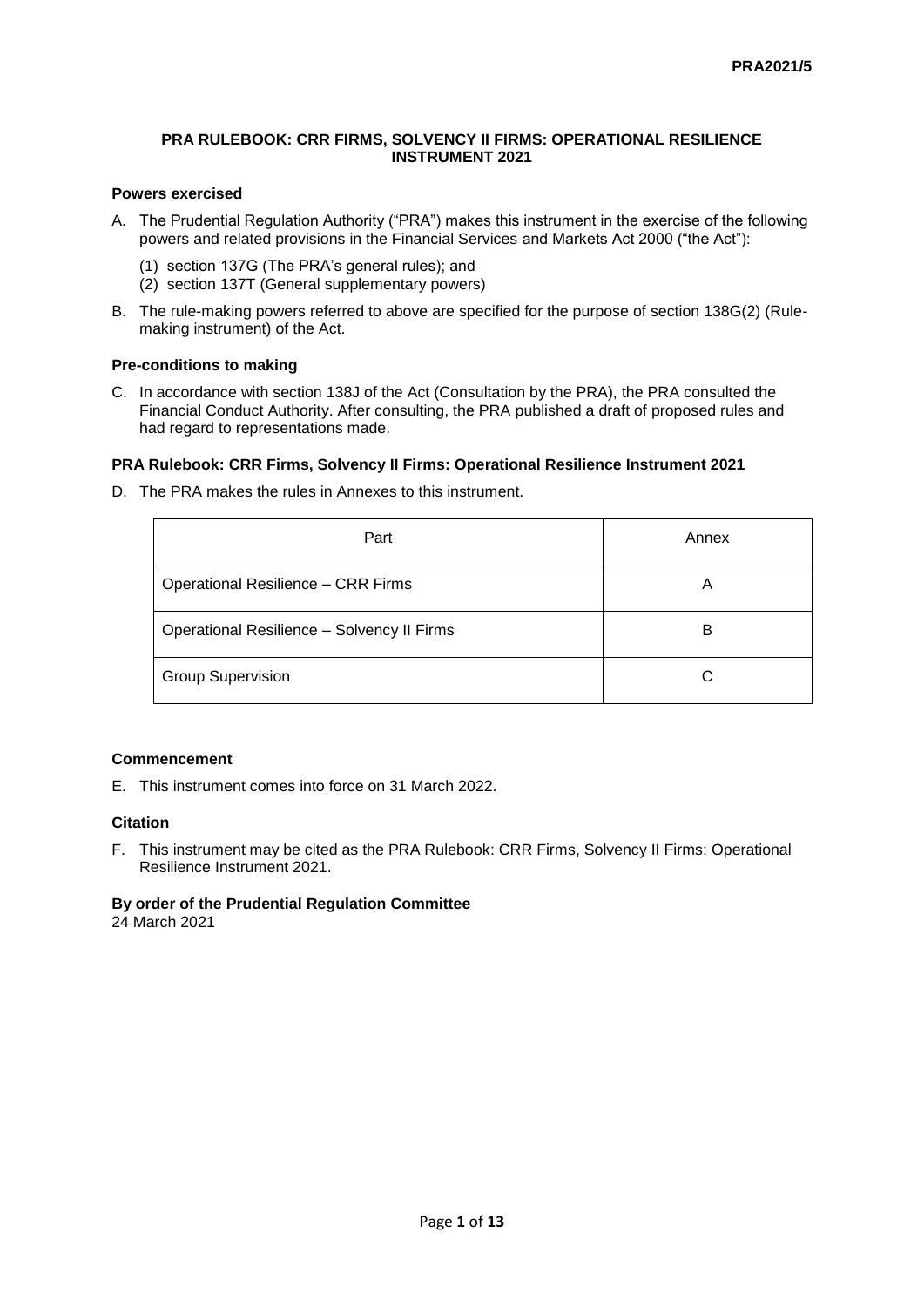## **Annex A**

In this Annex, the text is all new and is not underlined.

**Part** 

# **OPERATIONAL RESILIENCE – CRR FIRMS**

**Chapter content**

- **1. APPLICATION AND DEFINITIONS**
- **2. OPERATIONAL RESILIENCE REQUIREMENTS**
- **3. STRATEGIES, PROCESSES AND SYSTEMS**
- **4. MAPPING**
- **5. SCENARIO TESTING**
- **6. SELF-ASSESSMENT**
- **7. GOVERNANCE**
- **8. GROUP ARRANGEMENTS**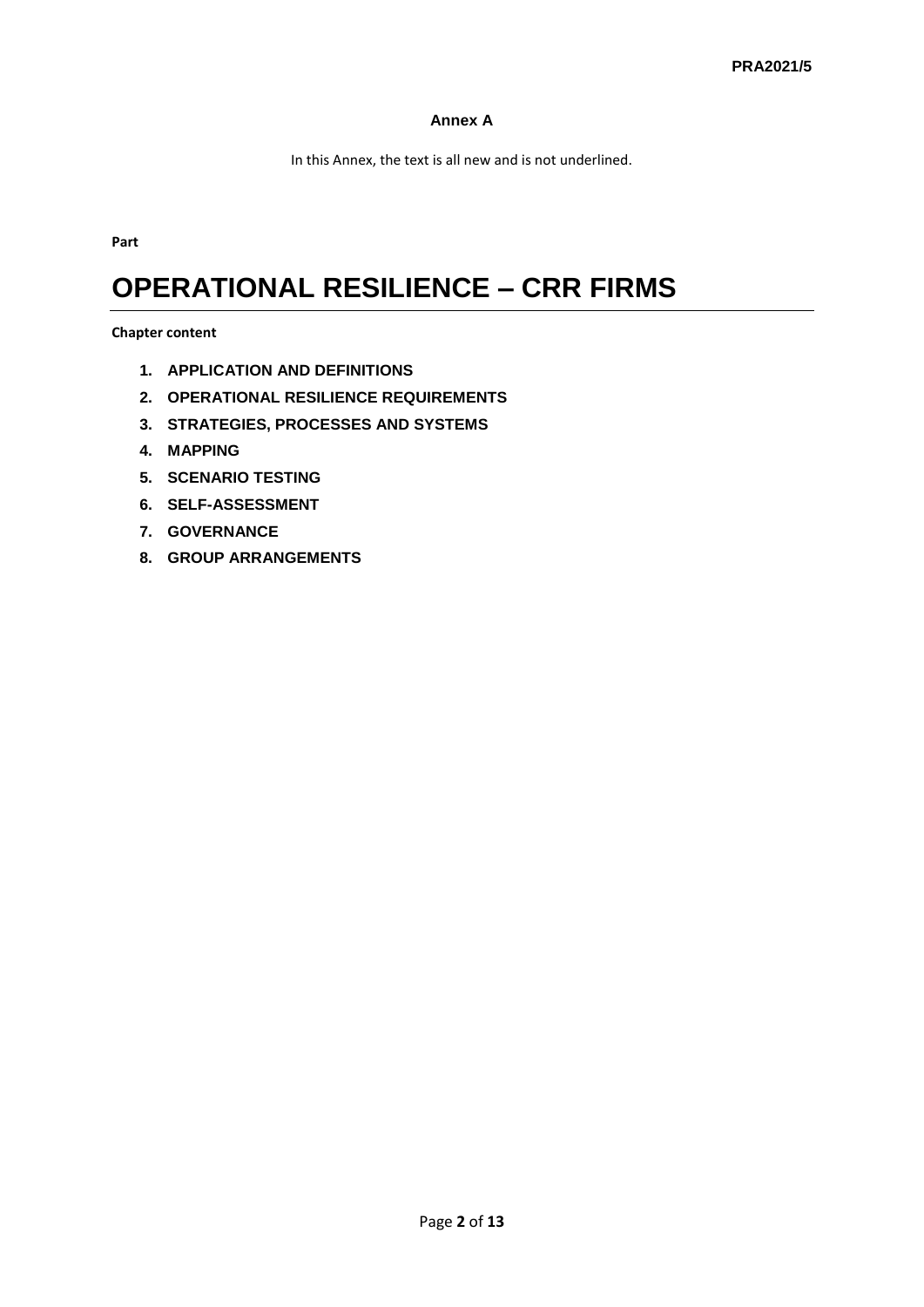## **1 APPLICATION AND DEFINITIONS**

- 1.1 Unless otherwise stated, this Part applies to every *firm* that is a *CRR firm*.
- 1.2 In this Part, the following definitions shall apply:

#### *Capital Buffers Regulations*

means the Capital Requirements (Capital Buffers and Macro-prudential Measures) Regulations 2014 (SI 2014/894).

#### *external group end user*

means a person who receives services and who is not a member of the *firm's consolidation group* on the basis of the *consolidated situation* of the *firm's UK parent undertaking*.

#### *impact tolerance*

means the maximum tolerable level of disruption to an *important business service* or an *important group business service* as measured by a length of time in addition to any other relevant metrics*.*

#### *important business service*

means a service provided by a *firm*, or by another *person* on behalf of the *firm,* to another *person* which, if disrupted, could pose a risk to:

- (1) where the *firm* is an *O-SII*, the stability of the *UK* financial system; or
- (2) the *firm's* safety and soundness.

#### *important group business service*

means a service provided by a member of the *firm's consolidation group* (other than the *firm*) on the basis of the *consolidated situation* of the *UK parent undertaking* of that *consolidation group*, to an *external group end user* which, if disrupted, could pose a risk to:

- (1) where the *firm* is an *O-SII*, the stability of the *UK* financial system; or
- (2) the *firm's* safety and soundness.

```
O-SII
```
means a *person* or group identified by the *PRA* in accordance with Part 5 of the *Capital Buffers Regulations*.

1.3 Unless otherwise defined, any italicised expression used in this Part and in the *CRR* has the same meaning as in the *CRR*.

### **2 OPERATIONAL RESILIENCE REQUIREMENTS**

- 2.1 A *firm* must identify its *important business services* and, where 8.2 applies, its *important group business services*.
- 2.2 A *firm* must set an *impact tolerance* for each of:
	- (1) its *important business services*; and
	- (2) where 8.2 applies, its *important group business services*.
- 2.3 The *impact tolerance* set for each *important business service* or *important group business service* must specify the first point at which a disruption to the *important business service* or *important group business service* would pose a risk to: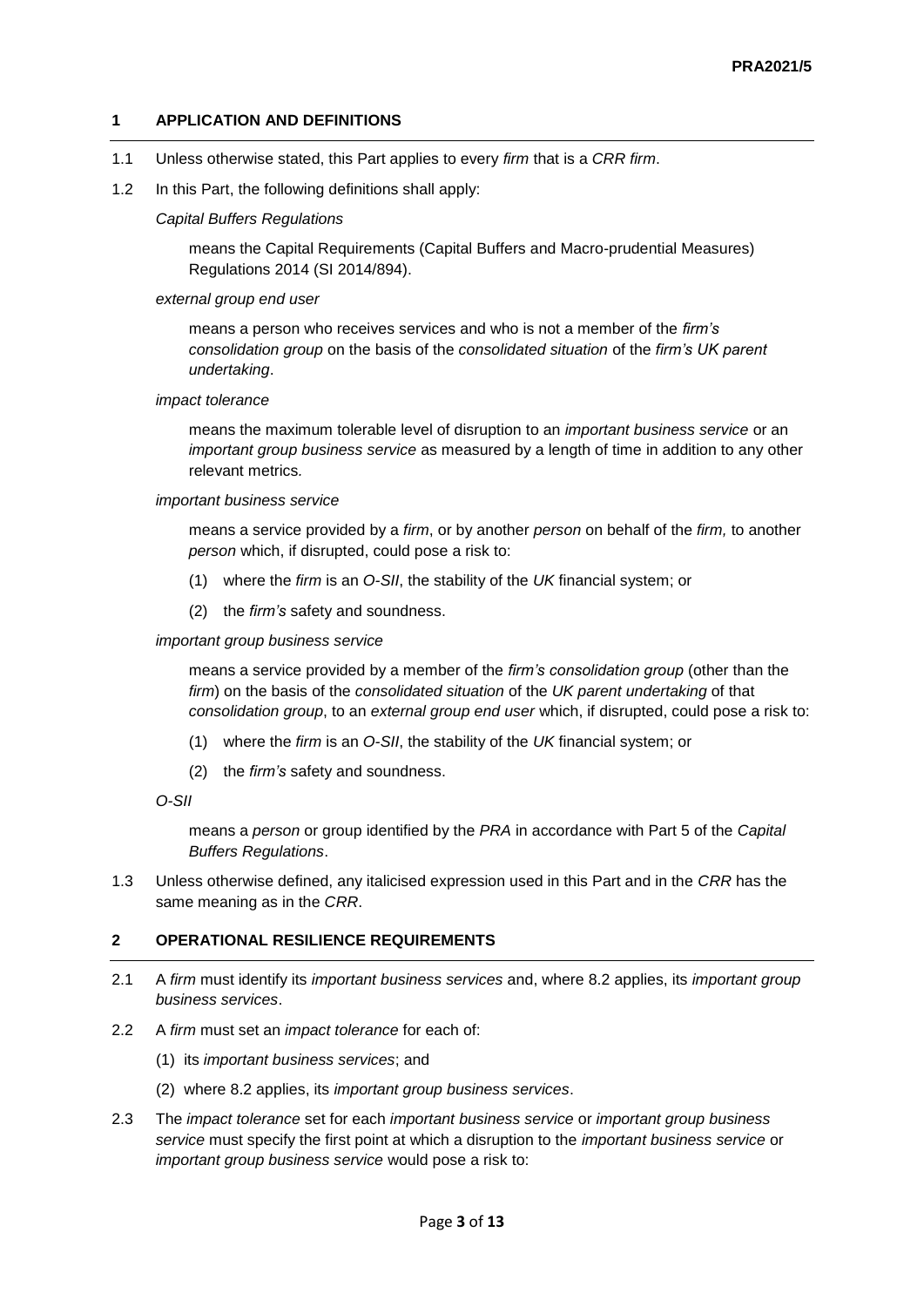- (1) where the *firm* is an *O-SII*, the stability of the *UK* financial system; or
- (2) the *firm's* safety and soundness.
- 2.4 The *impact tolerance* set for each *important business service* or *important group business service* must specify the length of or point in time, in addition to any other relevant metrics, for which a disruption to that *important business service or important group business service* can be tolerated.
- 2.5 A *firm* must ensure it can remain within its *impact tolerance* for each *important business service*  in the event of a severe but plausible disruption to its operations.
- 2.6 A *firm* must comply with 2.5 within a reasonable time of the rule coming into effect and in any event by no later than 31 March 2025.

### **3 STRATEGIES, PROCESSES AND SYSTEMS**

3.1 A *firm* must have in place sound, effective and comprehensive strategies, processes and systems that enable it adequately to:

(1) identify its important business services and, where 8.2 applies, important group business services;

(2) set an impact tolerance for each important business service and, where 8.2 applies, each important group business service; and

(3) identify and address any risks to its ability to comply with the obligation under 2.5.

3.2 The strategies, processes and systems required by 3.1 must be proportionate to the nature, scale and complexity of the *firm's* activities.

#### **4 MAPPING**

4.1 As part of its obligation under 3.1, a *firm* must identify and document the necessary people, processes, technology, facilities and information required to deliver each of its *important business services*.

#### **5 SCENARIO TESTING**

- 5.1 As part of its obligation under 3.1, a *firm* must carry out regular scenario testing of its ability to remain within its *impact tolerance* for each of its *important business services* in the event of a severe but plausible disruption of its operations.
- 5.2 In carrying out the scenario testing required by 5.1, a *firm* must identify an appropriate range of adverse circumstances of varying nature, severity and duration relevant to its business and risk profile and consider the risks to delivery of the *firm's important business services* in those circumstances.
- 5.3 The scenario testing required by 5.1 must be proportionate to the nature, scale and complexity of the *firm's* activities.

#### **6 SELF-ASSESSMENT**

- 6.1 A *firm* must prepare and regularly update a written self-assessment of its compliance with this Part.
- 6.2 The content and level of detail of a *firm's* written self-assessment must be proportionate to the nature, scale and complexity of the *firm's* activities, and where applicable to the activities of the *consolidation group* of which the *firm* is a member.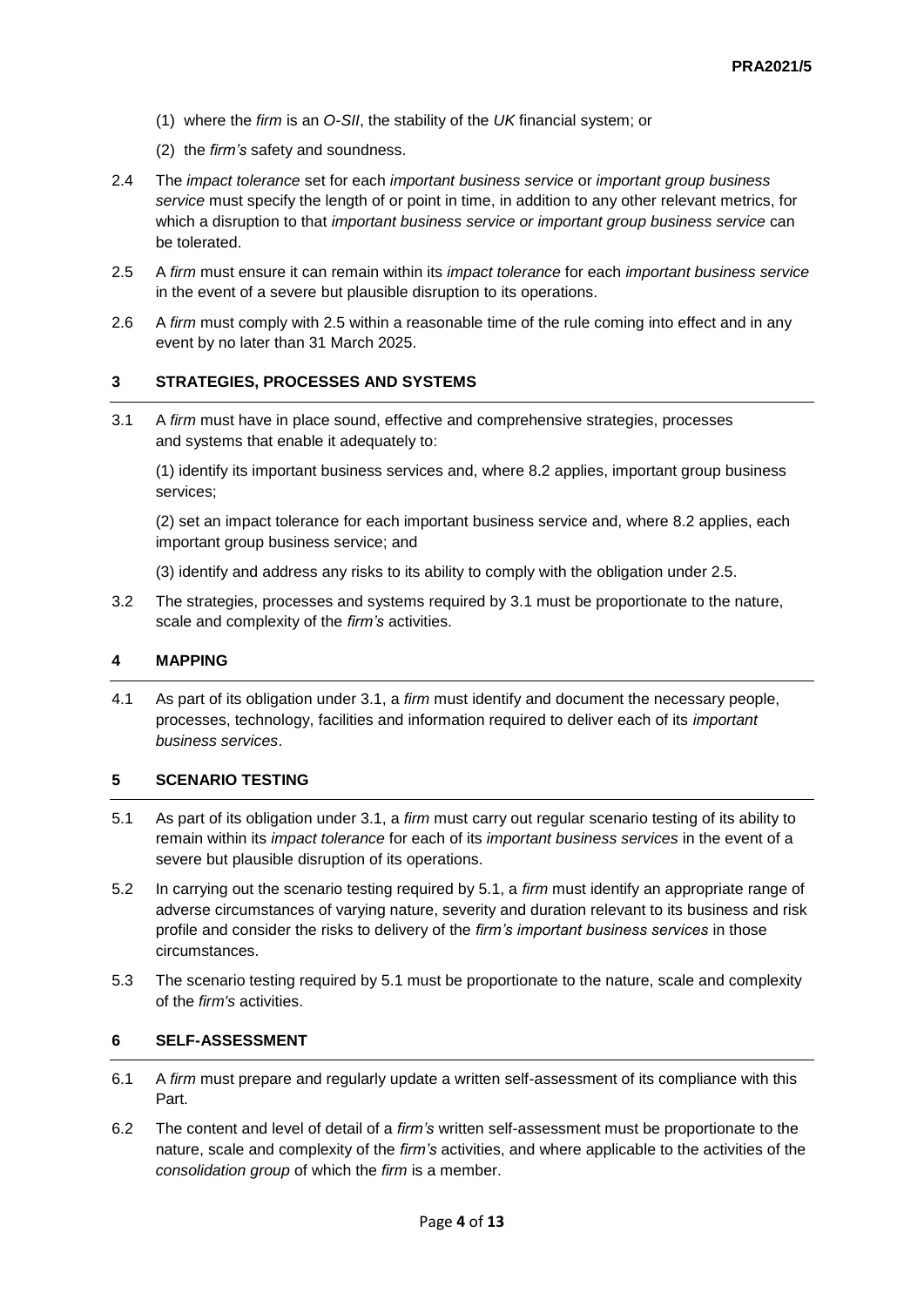6.3 A *firm* must maintain, and be able to provide to the *PRA* on request, a current version of its written self-assessment, together with all versions produced during the preceding three years.

## **7 GOVERNANCE**

- 7.1 A *firm* must ensure that its *management body* approves the *important business services* and *important group business services* identified by the *firm* in compliance with 2.1 and 8.2.
- 7.2 A *firm* must ensure that its *management body* approves the *impact tolerances* set by the *firm* in compliance with 2.2 and 8.2.
- 7.3 A *firm* must ensure that its *management body* approves and regularly reviews the selfassessment required by 6.1.

## **8 GROUP ARRANGEMENTS**

- 8.1 Where a *firm* is a member of a *group*, the *firm* must ensure it accounts for any additional risks arising elsewhere in the *group* that may affect the *firm's* ability to comply with the obligation under 2.5.
- 8.2 Where a *firm* is a member of a *consolidation group*, the *firm* must also comply with 2.1 and 2.2 in relation to its *important group business services,* on the basis of the *consolidated situation* of the *UK parent undertaking of the consolidation group*.
- 8.3 With the exception of 3.1(3), where a *firm* is a member of a *consolidation group*, the *firm* must ensure that the strategies, processes and systems at the level of the *consolidation group* of which it is a member comply with the obligations set out in 3 on the basis of the *consolidated situation* of the *UK parent undertaking* of the *consolidation group*.
- 8.4 Where a *firm* is a member of a *consolidation group*, the *firm* must ensure that the strategies, processes and systems at the level of its *consolidation group* enable the *firm* to assess on the basis of the *consolidated situation* of the *UK parent undertaking* of the *consolidation group* whether the member of that *consolidation group* providing each *important group business service* could remain within the *impact tolerance* in the event of a severe but plausible disruption to its operations.
- 8.5 The strategies, processes and systems required by this Chapter must be proportionate to the nature, scale and complexity of the *consolidation group's* activities.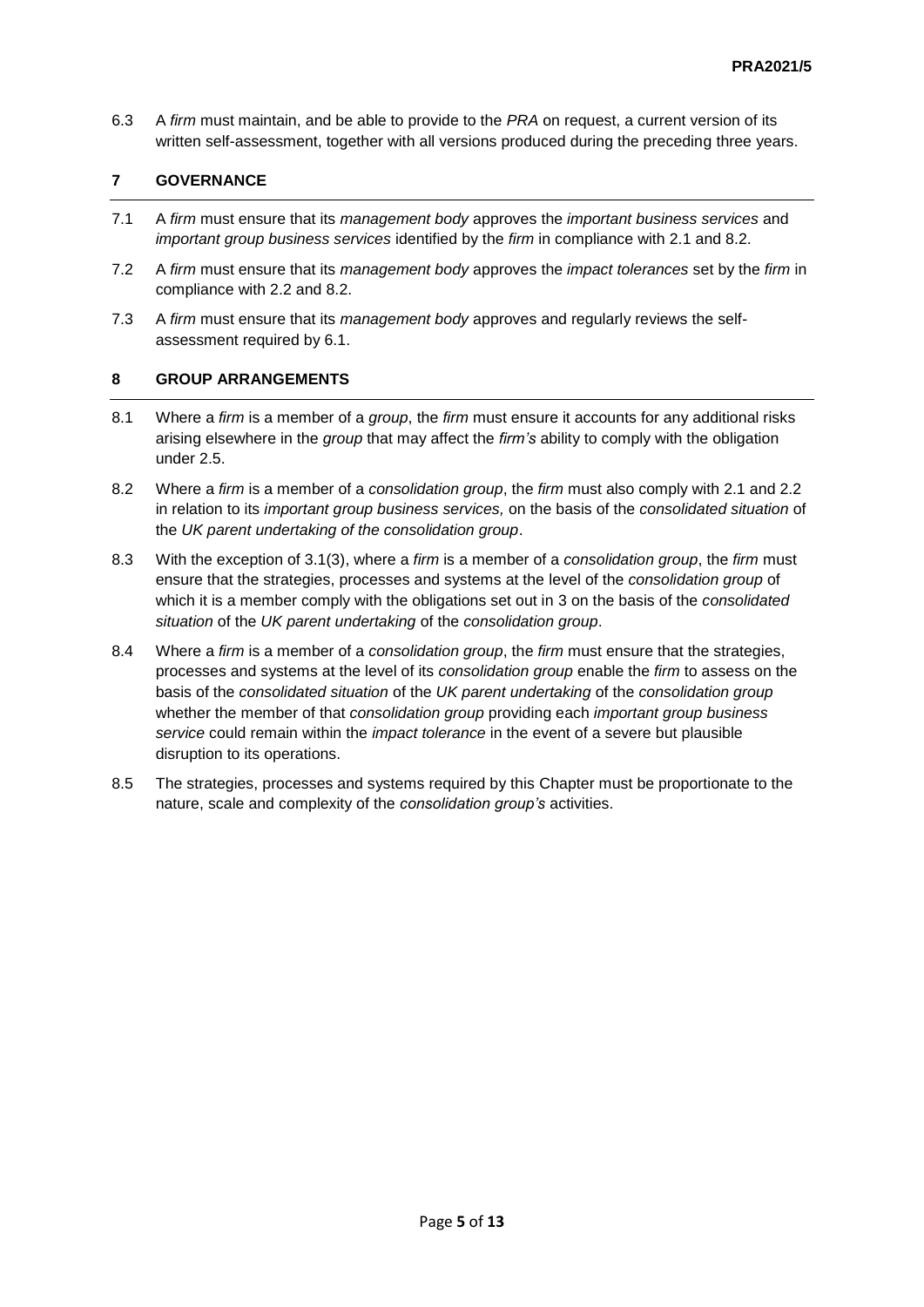## **Annex B**

In this Annex, the text is all new and is not underlined.

**Part**

## **OPERATIONAL RESILIENCE – SOLVENCY II FIRMS**

**Chapter content**

- **1. APPLICATION AND DEFINITIONS**
- **2. OPERATIONAL RESILIENCE REQUIREMENTS**
- **3. STRATEGIES, PROCESSES AND SYSTEMS**
- **4. MAPPING**
- **5. SCENARIO TESTING**
- **6. SELF-ASSESSMENT**
- **7. GOVERNANCE**
- **8. GROUP ARRANGEMENTS**
- **9. LLOYDS**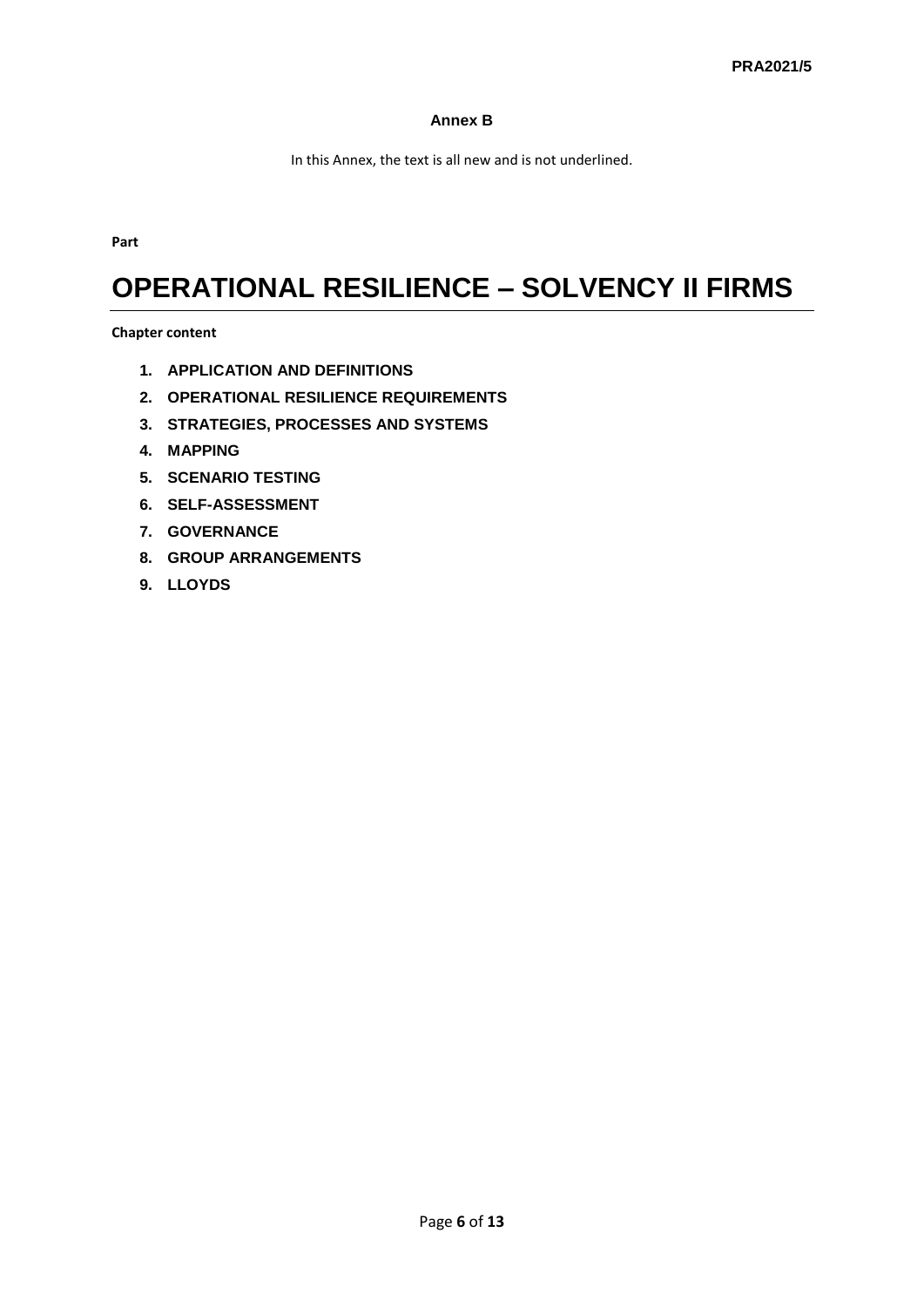#### **1 APPLICATION AND DEFINITIONS**

- 1.1 Unless otherwise stated, this Part applies to:
	- (1) a *UK Solvency II firm*;
	- (2) in accordance with Insurance General Application 3, the *Society*, as modified by 9; and
	- (3) in accordance with Insurance General Application 3, *managing agents*, as modified by 9.
- 1.2 In this Part, the following definitions shall apply:

#### *external group end user*

means a person who receives services and who is outside of the *group* of which the *firm* is a member.

#### *impact tolerance*

means the maximum tolerable level of disruption to an *important business service* or an *important group business service* as measured by a length of time in addition to any other relevant metrics*.*

#### *important business service*

means a service provided by a *firm*, or by another *person* on behalf of the *firm,* to another *person* which, if disrupted, could pose a risk to:

- (1) where the *firm* is a *relevant Solvency II firm*, the stability of the *UK* financial system;
- (2) the *firm's* safety and soundness; or

(3) an appropriate degree of protection for those who are or may become the *firm's policyholders.*

#### *important group business service*

means a service provided by a member of a *group* (other than the *firm*) to an *external group end user* which, if disrupted, could pose a risk to:

- (1) where a *relevant Solvency II firm* is a member of the *group*, the stability of the *UK* financial system;
- (2) the *firm's* safety and soundness; or
- (3) an appropriate degree of protection for those who are or may become the *firm's policyholders*.

#### *relevant Solvency II firm*

means a *firm* which fulfils any of the following conditions:

- (1) the *firm's* annual gross written premium income exceeds £15 billion; or
- (2) the total of the *firm's technical provisions*, gross of the amounts recoverable from *reinsurance contracts* and *UK ISPVs*, as referred to in Technical Provisions 2.1 to 2.3, exceeds £75 billion,

determined on the basis of the average annual amount assessed across a rolling period of three years, calculated by reference to the *firm's accounting reference date*; and where the *firm* has been in existence for less than three years, the assessment will be made on the basis of the annual average amount for the period during which the *firm* has existed (calculated by reference to the *firm's accounting reference date*)*.*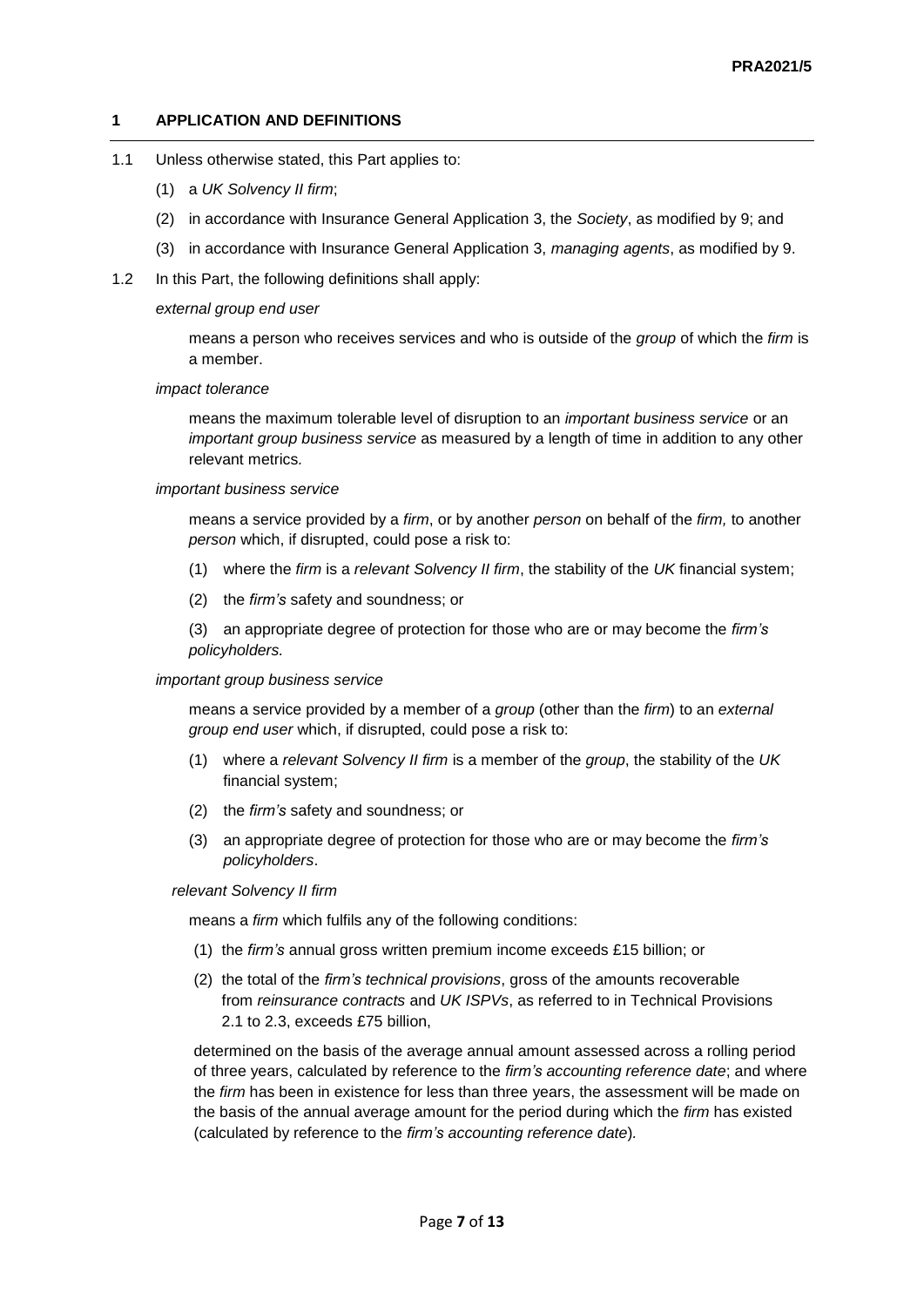## **2 OPERATIONAL RESILIENCE REQUIREMENTS**

- 2.1 A *firm* must identify its *important business services* and, where Group Supervision 22.2 applies, its *important group business services*.
- 2.2 A *firm* must set an *impact tolerance* for each of:
	- (1) its *important business services*; and
	- (2) (where Group Supervision 22.2 applies) its *important group business services*.
- 2.3 The *impact tolerance* set for each *important business service* or *important group business service* must specify the first point at which a disruption to the *important business service* or *important group business service* would pose a risk to:
	- (1) where the *firm* is a *relevant Solvency II firm*, the stability of the *UK* financial system;
	- (2) the *firm's* safety and soundness; or
	- (3) an appropriate degree of protection for those who are or may become the *firm's policyholders*.
- 2.4 The *impact tolerance* set for each *important business service* or *important group business services* must specify the length of or point in time, in addition to any other relevant metrics, for which a disruption to that *important business service* or *important group business service* can be tolerated.
- 2.5 A *firm* must ensure it can remain within its *impact tolerance* for each *important business service*  in the event of a severe but plausible disruption to its operations.
- 2.6 A *firm* must comply with 2.5 within a reasonable time of the rule coming into effect and in any event by no later than 31 March 2025.

### **3 STRATEGIES, PROCESSES AND SYSTEMS**

3.1 A *firm* must have in place sound, effective and comprehensive strategies, processes and systems that enable it adequately to:

(1) identify its important business services and, where Group Supervision 22.2 applies, its important group business services;

(2) set an impact tolerance for each important business service and, where Group Supervision 22.2 applies, each important group business service; and

- (3) identify and address any risks to its ability to comply with the obligation in 2.5.
- 3.2 The strategies, processes and systems required by 3.1 must be proportionate to the nature, scale and complexity of the *firm's* activities.

## **4 MAPPING**

4.1 As part of its obligation under 3.1, a *firm* must identify and document the necessary people, processes, technology, facilities and information required to deliver each of its *important business services*.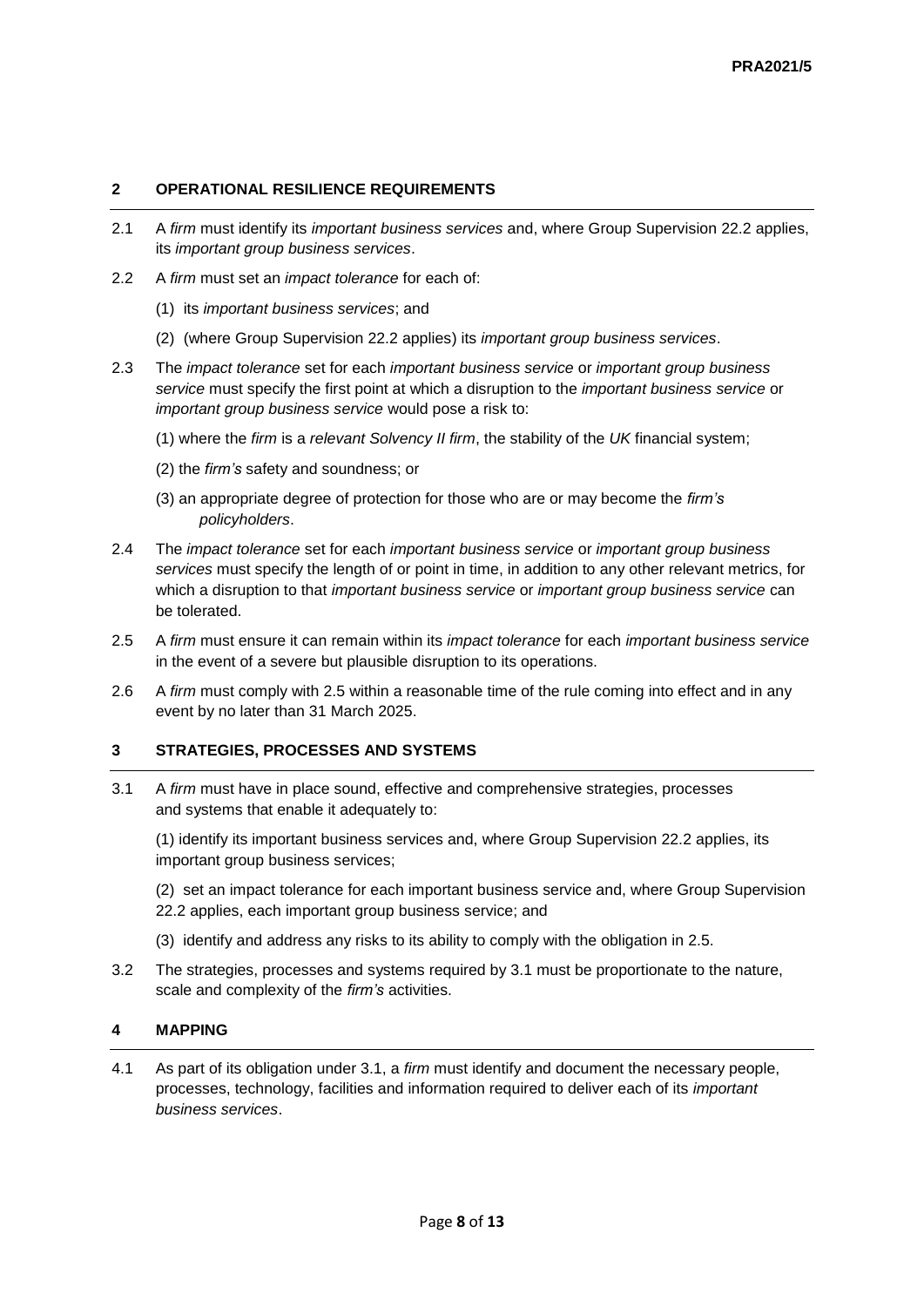## **5 SCENARIO TESTING**

- 5.1 As part of its obligation under 3.1, a *firm* must carry out regular scenario testing of its ability to remain within its *impact tolerance* for each of its *important business services* in the event of a severe but plausible disruption of its operations.
- 5.2 In carrying out the scenario testing required by 5.1, a *firm* must identify an appropriate range of adverse circumstances of varying nature, severity and duration relevant to its business and risk profile and consider the risks to delivery of the *firm's important business services* in those circumstances.
- 5.3 The scenario testing required by 5.1 must be proportionate to the nature, scale and complexity of the *firm's* activities.

### **6 SELF-ASSESSMENT**

- 6.1 A *firm* must prepare and regularly update a written self-assessment of its compliance with this Part and Group Supervision 22.
- 6.2 The content and level of detail of a *firm's* written self-assessment must be proportionate to the nature, scale and complexity of the *firm's* activities and, where applicable, to the activities of the *group* of which the *firm* is a member.
- 6.3 A *firm* must maintain, and be able to provide to the *PRA* on request, a current version of its written self-assessment, together with all versions produced during the preceding three years.

## **7 GOVERNANCE**

- 7.1 A *firm* must ensure that its *management body* approves the *important business services* and *important group business services* identified by the *firm* in compliance with 2.1 and Group Supervision 22.3.
- 7.2 A *firm* must ensure that its *management body* approves the *impact tolerances* set by the *firm* in compliance with 2.2 and Group Supervision 22.3.
- 7.3 A *firm* must ensure that its *management body* approves and regularly reviews the selfassessment required by 6.1.

### **8 GROUP ARRANGMENTS**

8.1 Where a *firm* is a member of a *group*, the *firm* must ensure it accounts for any additional risks arising elsewhere in the *group* that may affect the *firm's* ability to comply with 2.5.

## **9 LLOYDS**

9.1 This Part applies to the *Society* and *managing agents* separately.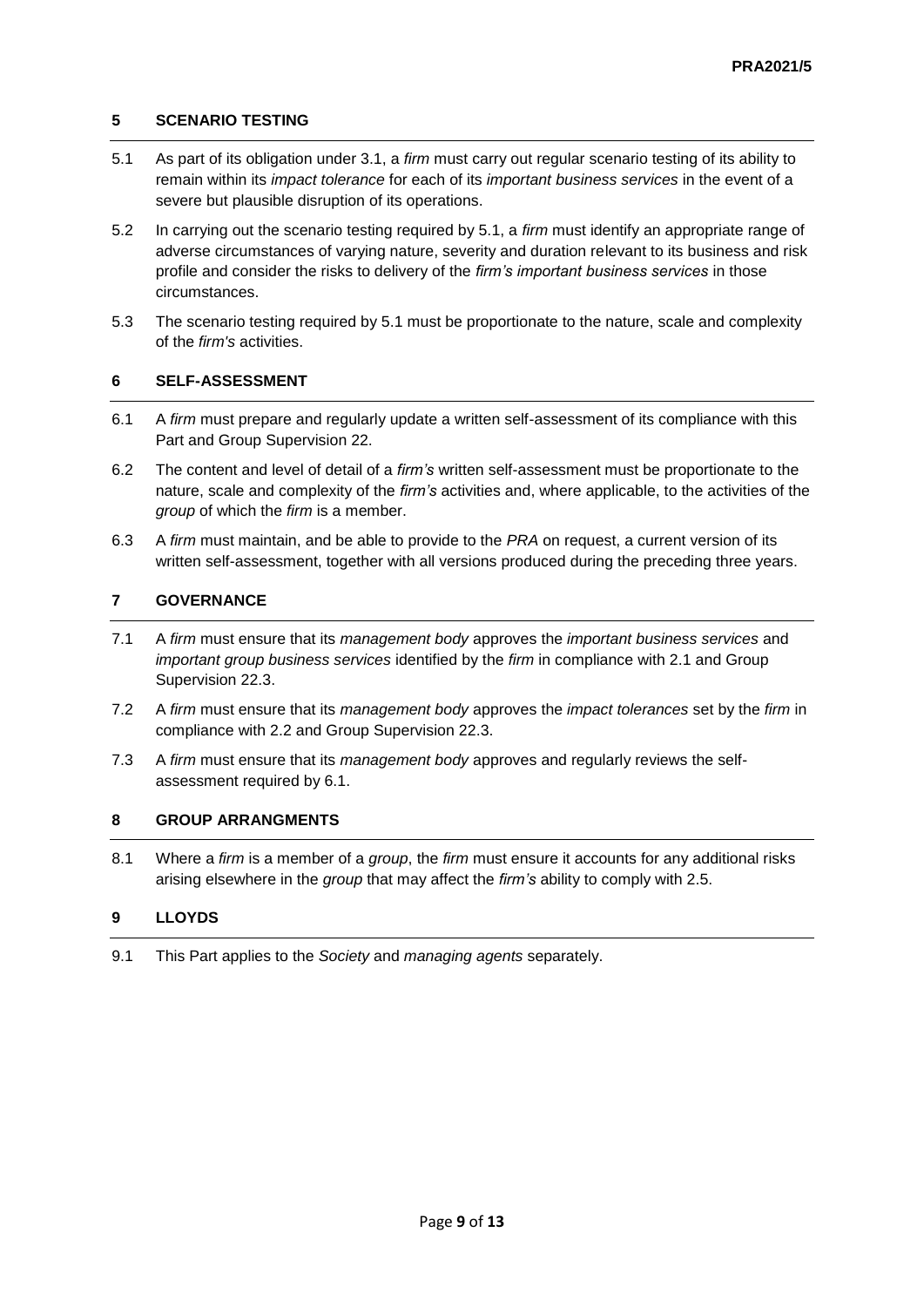## **Annex C**

## **Amendments to the Group Supervision Part**

In this Annex new text is underlined.

**Part**

## **GROUP SUPERVISION**

**Chapter content**

**…**

**22. GROUP OPERATIONAL RESILIENCE**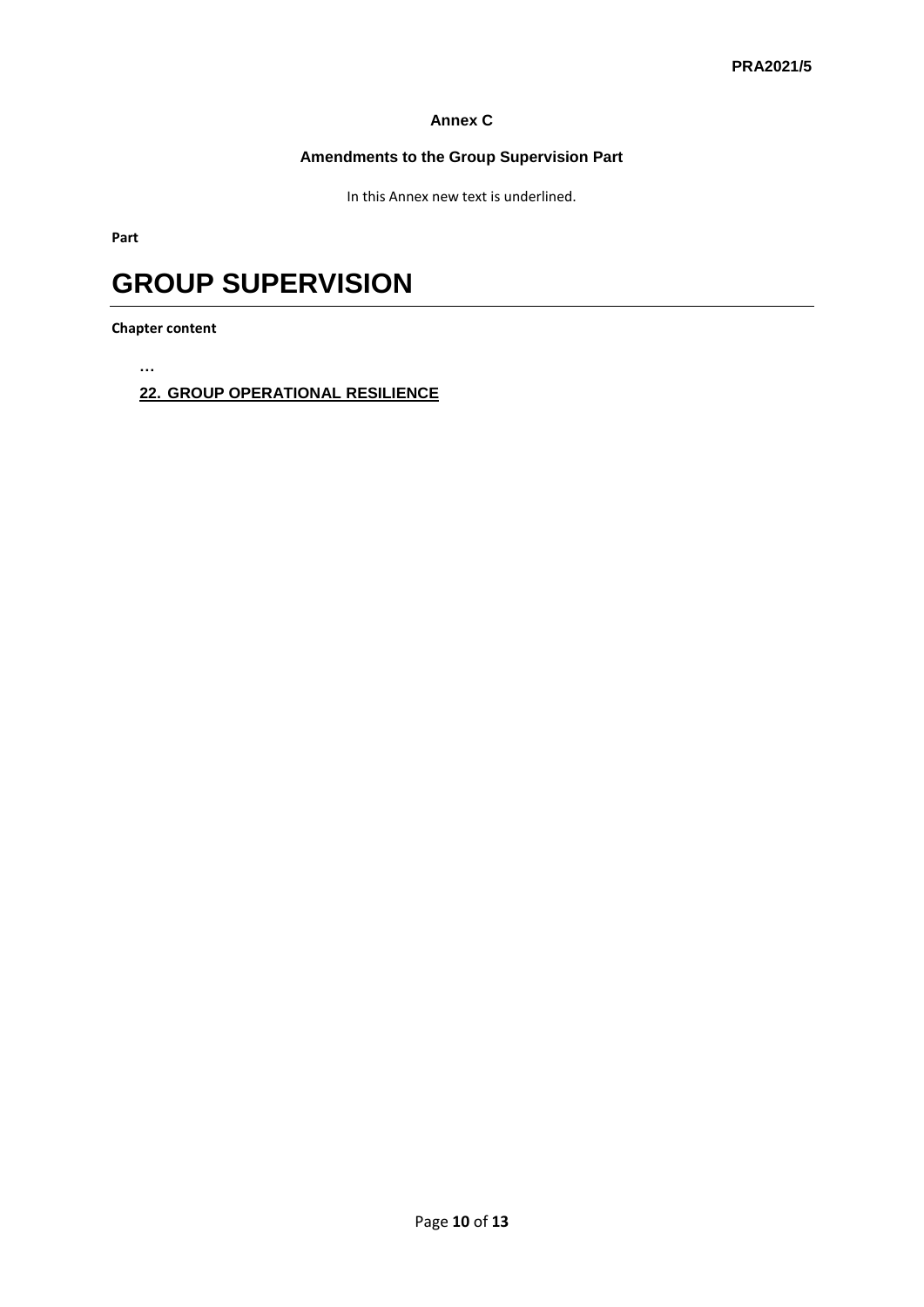## **1 APPLICATION AND DEFINITIONS**

…

1.2 In this Part, the following definitions shall apply:

…

*external group end user*

means a person who receives services and who is outside of the *group* of which the *firm* is a member.

…

*impact tolerance*

means the maximum tolerable level of disruption to an *important business service* or an *important group business service* as measured by a length of time in addition to any other relevant metrics*.*

*important business service*

means a service provided by a *firm*, or by another *person* on behalf of the *firm,* to another *person* which, if disrupted, could pose a risk to:

- (1) where the *firm* is a *relevant Solvency II firm*, the stability of the *UK* financial system; or
- (2) the *firm's* safety and soundness.

*important group business service*

means a service provided by a member of a *group* (other than the *firm*) to an *external group end user* which, if disrupted, could pose a risk to:

- (1) where a *relevant Solvency II firm* is a member of the *group*, the stability of the *UK* financial system;
- (2) the *firm's* safety and soundness; or
- (3) an appropriate degree of protection for those who are or may become the *firm's policyholders*.

*…*

*relevant Solvency II firm*

means a *firm* which fulfils any of the following conditions:

- (1) the *firm's* annual gross written premium income exceeds £15 billion; or
- (2) the total of the *firm's technical provisions*, gross of the amounts recoverable from *reinsurance contracts* and *UK ISPVs*, as referred to in Technical Provisions 2.1 to 2.3, exceeds £75 billion,

determined on the basis of the average annual amount assessed across a rolling period of three years, assessed by reference to the *firm's accounting reference date*; and where the *firm* has been in existence for less than three years, the assessment will be made on the basis of the annual average amount for the period during which the *firm* has existed (calculated by reference to the *firm's accounting reference date*)*.*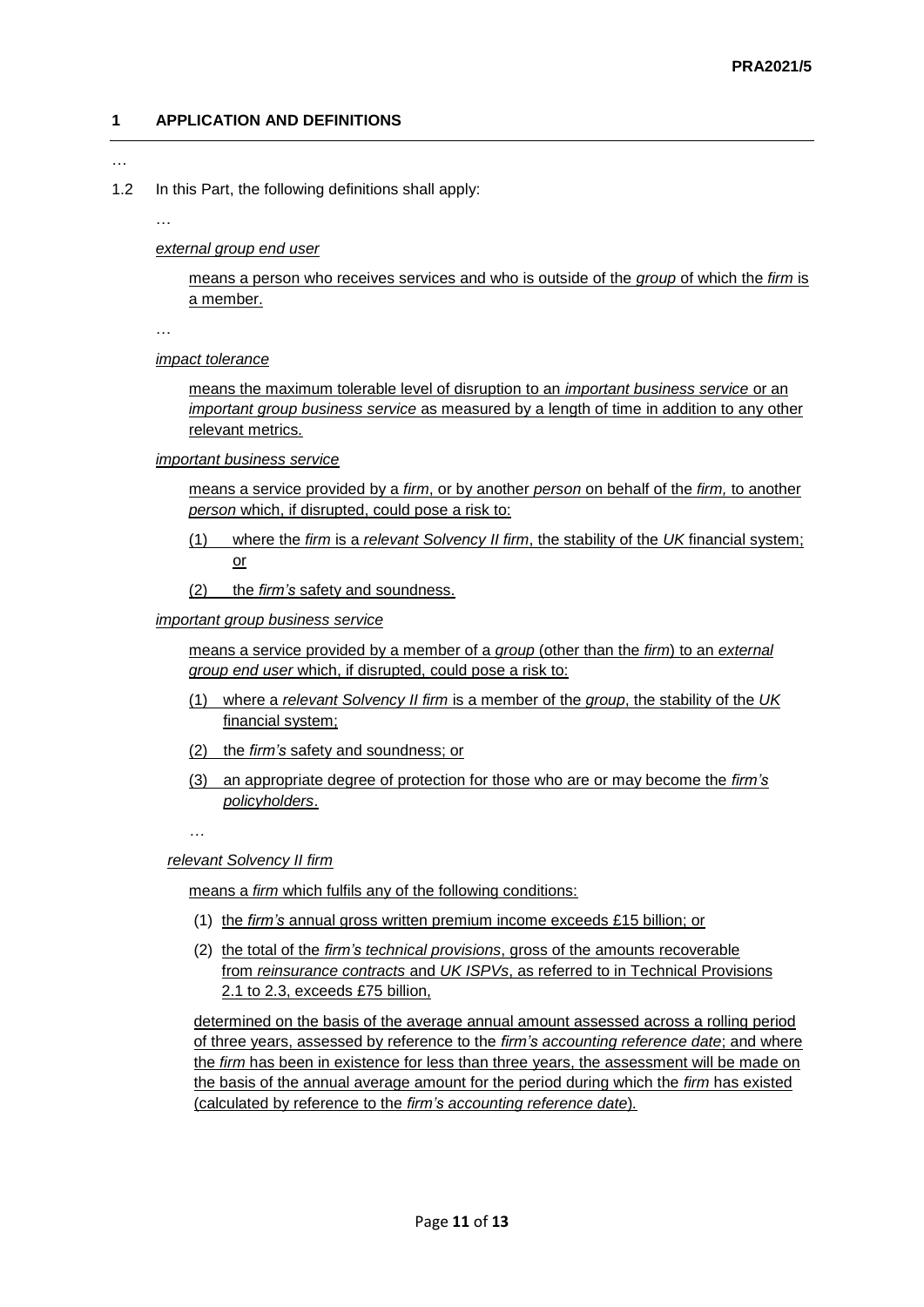## **22 GROUP OPERATIONAL RESILIENCE**

- 22.1 Rules 22.2 to 22.5 apply to any *UK Solvency II firm* that is a member of a *group* for which the *PRA* is the *group supervisor*.
- 22.2 Where a *firm* is a member of a *group* covered by 2.1(1), 2.1(2) or, subject to 22.5, 2.1(3), the *firm* must also comply with Operational Resilience – Solvency II Firms 2.1 and 2.2 in relation to its *important group business services*.
- 22.3 Where a *firm* is a member of a *group* covered by 2.1(1), 2.1(2) or, subject to 22.5, 2.1(3), with the exception of Operational Resilience – Solvency II Firms 3.1(3), the *firm* must ensure that the strategies, processes and systems at the level of the *group* of which it is a member comply with the obligations set out in Operational Resilience – Solvency II Firms 3.
- 22.4 Where a *firm* is a member of a *group* covered by 2.1(1), 2.1(2) or, subject to 22.5, 2.1(3) the *firm* must ensure that the strategies, processes and systems at the level of the *group* of which it is a member enable the *firm* to assess whether *important group business services* at the level of the *group* could remain within the *impact tolerance* in the event of a severe but plausible disruption to its operations.
- 22.5 Where a *firm* is a member of a *group* covered by 2.1(3), 22.2, 22.3 and 22.4 do not apply if, subject to 22.6, the third country in which the *group's parent undertaking* has its head office is assessed to be equivalent under Article 260 of the *Solvency II Directive,* Article 380 and 380A of the *delegated act*, or an equivalence determination under paragraph 12 of Schedule 1 of The Equivalence Determinations for Financial Services and Miscellaneous Provisions (Amendment etc) (EU Exit) Regulations 2019.
- 22.6 22.5 does not apply where, in the case of temporary equivalence under Article 260(5) of the *Solvency II Directive*, there is a *Solvency II undertaking* in the *group* that has a balance sheet total that exceeds the balance sheet total of the *parent undertaking* situated outside of the *UK*  and Gibraltar.